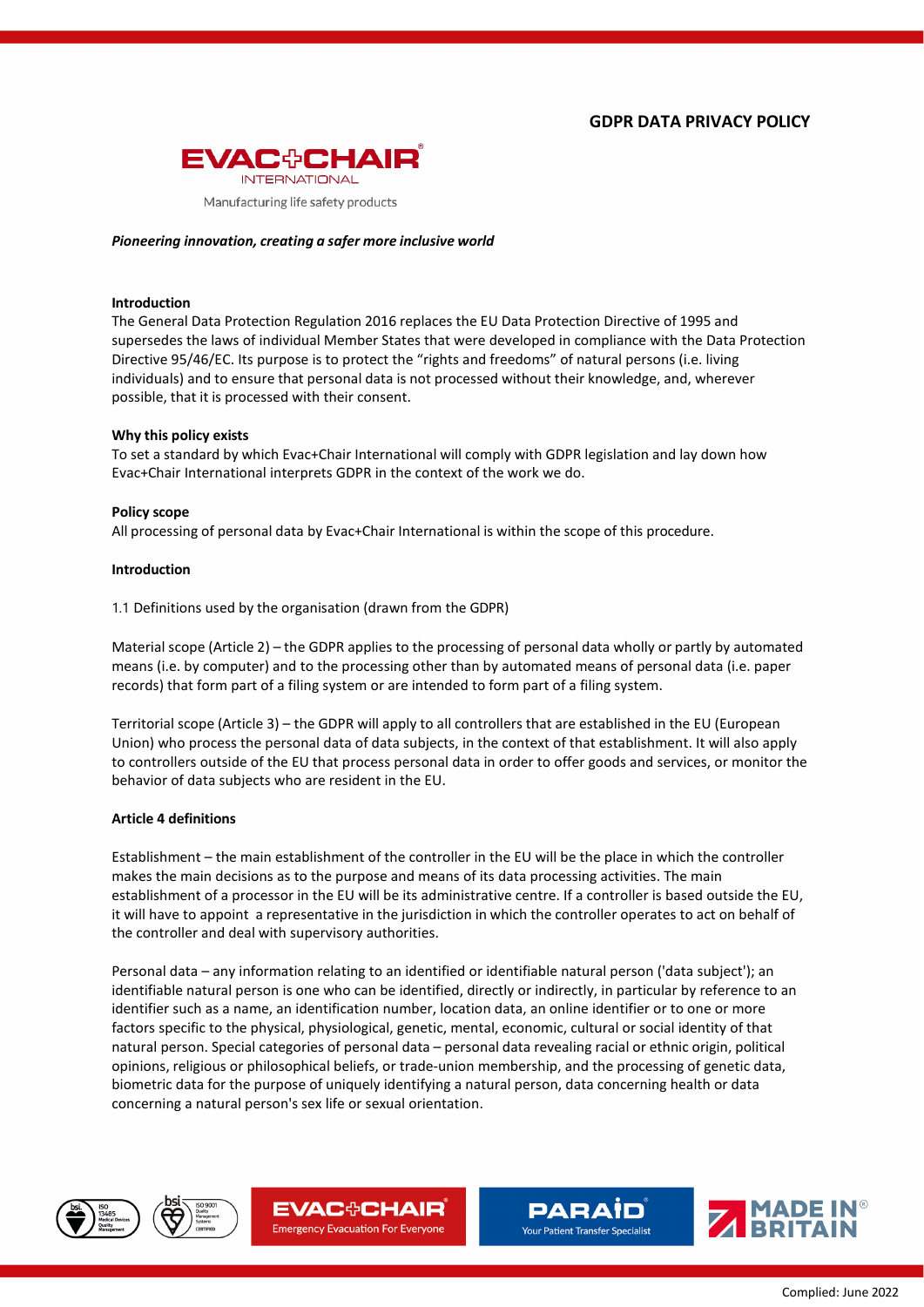Data controller – the natural or legal person, public authority, agency or other body which, alone or jointly with others, determines the purposes and means of the processing of personal data; where the purposes and means of such processing are determined by Union or Member State law, the controller or the specific criteria for its nomination may be provided for by Union or Member State law.

Data subject – any living individual who is the subject of personal data held by an organisation. Processing – any operation or set of operations which is performed on personal data or on sets of personal data, whether or not by automated means, such as collection, recording, organisation, structuring, storage, adaptation or alteration, retrieval, consultation, use, disclosure by transmission, dissemination or otherwise making available, alignment or combination, restriction, erasure or destruction.

Profiling – is any form of automated processing of personal data intended to evaluate certain personal aspects relating to a natural person, or to analyse or predict that person's performance at work, economic situation, location, health, personal preferences, reliability, or behavior. This definition is linked to the right of the data subject to object to profiling and a right to be informed about the existence of profiling, of measures based on profiling and the envisaged effects of profiling on the individual.

Personal data breach – a breach of security leading to the accidental, or unlawful, destruction, loss, alteration, unauthorised disclosure of, or access to, personal data transmitted, stored or otherwise processed. There is an obligation on the controller to report personal data breaches to the supervisory authority and where the breach is likely to adversely affect the personal data or privacy of the data subject.

Data subject consent - means any freely given, specific, informed and unambiguous indication of the data subject's wishes by which he or she, by a statement or by a clear affirmative action, signifies agreement to the processing of personal data.

Child – the GDPR defines a child as anyone under the age of 16 years old under UK law. The processing of personal data of a child is only lawful if parental or custodian consent has been obtained. The controller shall make reasonable efforts to verify in such cases that consent is given or authorised by the holder of parental responsibility over the child.

Third party – a natural or legal person, public authority, agency or body other than the data subject, controller, processor and persons who, under the direct authority of the controller or processor, are authorised to process personal data.

Filing system – any structured set of personal data which are accessible according to specific criteria, whether centralised, decentralised or dispersed on a functional or geographical basis.

1.2 The Directors and management of Evac+Chair International, located at Unit 4, Central Boulevard, Blythe Valley Park, Solihull, West Midlands B90 8AW are committed to compliance with all relevant EU and Member State laws in respect of personal data, and the protection of the "rights and freedoms" of individuals whose information Evac+Chair International collects and processes in accordance with the General Data Protection Regulation (GDPR).

1.3 Compliance with the GDPR is described by this policy and other relevant policies such as the Information Security Policy, along with connected processes and procedures.

1.4 The GDPR and this policy apply to all of Evac+Chair International's personal data processing functions, including those performed on customers', clients', employees', suppliers' and partners' personal data, and any other personal data the organisation processes from any source.

1.5 The Information Governance Team is responsible for reviewing the register of processing annually in the light of any changes to Evac+Chair International's activities (as determined by changes to the data inventory register and the management review) and to any additional requirements identified by means of data protection impact assessments. This register will be available on the supervisory authority's request. 1.6 This policy applies to all Employees of Evac+Chair International and any individuals or organisations processing data on behalf of Evac+Chair International. Any breach of the GDPR or this policy will be dealt with









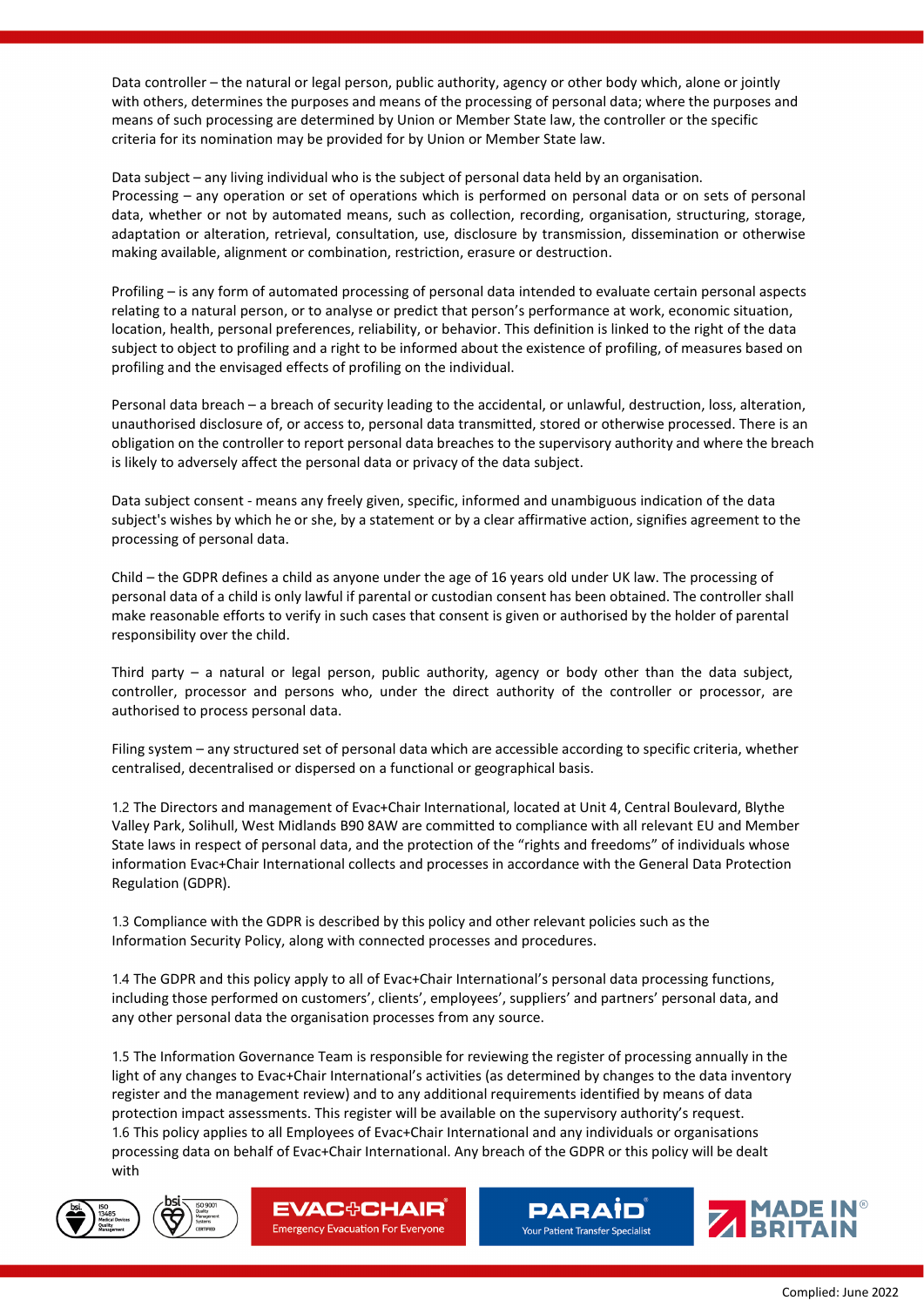under Evac+Chair International's disciplinary policy and may also be a criminal offence, in which case the matter will be reported as soon as possible to the appropriate authorities.

1.7 Partners and any third parties working with or for Evac+Chair International, and who have or may have access to personal data, will be expected to have read, understood and to comply with this policy. No third party may access personal data held by Evac+Chair International without having first entered into a data confidentiality agreement, which imposes on the third party obligations no less onerous than those to which Evac+Chair International is committed, and which gives Evac+Chair International the right to audit compliance with the agreement.

# **Policy statement**

# **Responsibilities and roles under GDPR**

2.1 Evac+Chair International is a data controller under the GDPR. 2.2 Top Management and all those in managerial or supervisory roles throughout Evac+Chair International are responsible for developing and encouraging good information handling practices within Evac+Chair International.

2.3 The Information Governance Team is accountable to the Directors of Evac+Chair International for the management of personal data within Evac+Chair International and for ensuring that compliance with data protection legislation and good practice can be demonstrated. This accountability includes: 2.3.1 development and implementation of the GDPR as required by this policy; and

2.3.2 security and risk management in relation to compliance with the policy.

2.4 The Information Governance Team, who Directors considers to be suitably qualified and experienced, has been appointed to take responsibility for Evac+Chair International's compliance with this policy on a day-today basis and, in particular, has direct responsibility for ensuring that Evac+Chair International complies with the GDPR, as do Manager's in respect of data processing that takes place within their area of responsibility.

2.5 The Information Governance Team have specific responsibilities in respect of procedures such as the Subject Access Request Procedure and are the first point of call for Employees seeking clarification on any aspect of data protection compliance.

2.6 Compliance with data protection legislation is the responsibility of all Employees of Evac+Chair International who process personal data.

2.7 Evac+Chair International's Training Policy sets out specific training and awareness requirements in relation to specific roles and Employees of Evac+Chair International generally.

2.8 Employees of Evac+Chair International are responsible for ensuring that any personal data about them and supplied by them to Evac+Chair International is accurate and up-to-date.

2.9 More information on roles and responsibilities for information governance can be located in the Evac+Chair International ISMS (Information Security Management System)

Data protection principles

All processing of personal data must be conducted in accordance with the data protection principles as set out in Article 5 of the GDPR. Evac+Chair International's policies and procedures are designed to ensure compliance with the principles.

3.1 Personal data must be processed lawfully, fairly and transparently 3.1.1 the identity and the contact details of the controller and, if any, of the controller's representative;

3.1.2 the contact details of the Information Governance Team;







**PARAID Your Patient Transfer Specialist** 

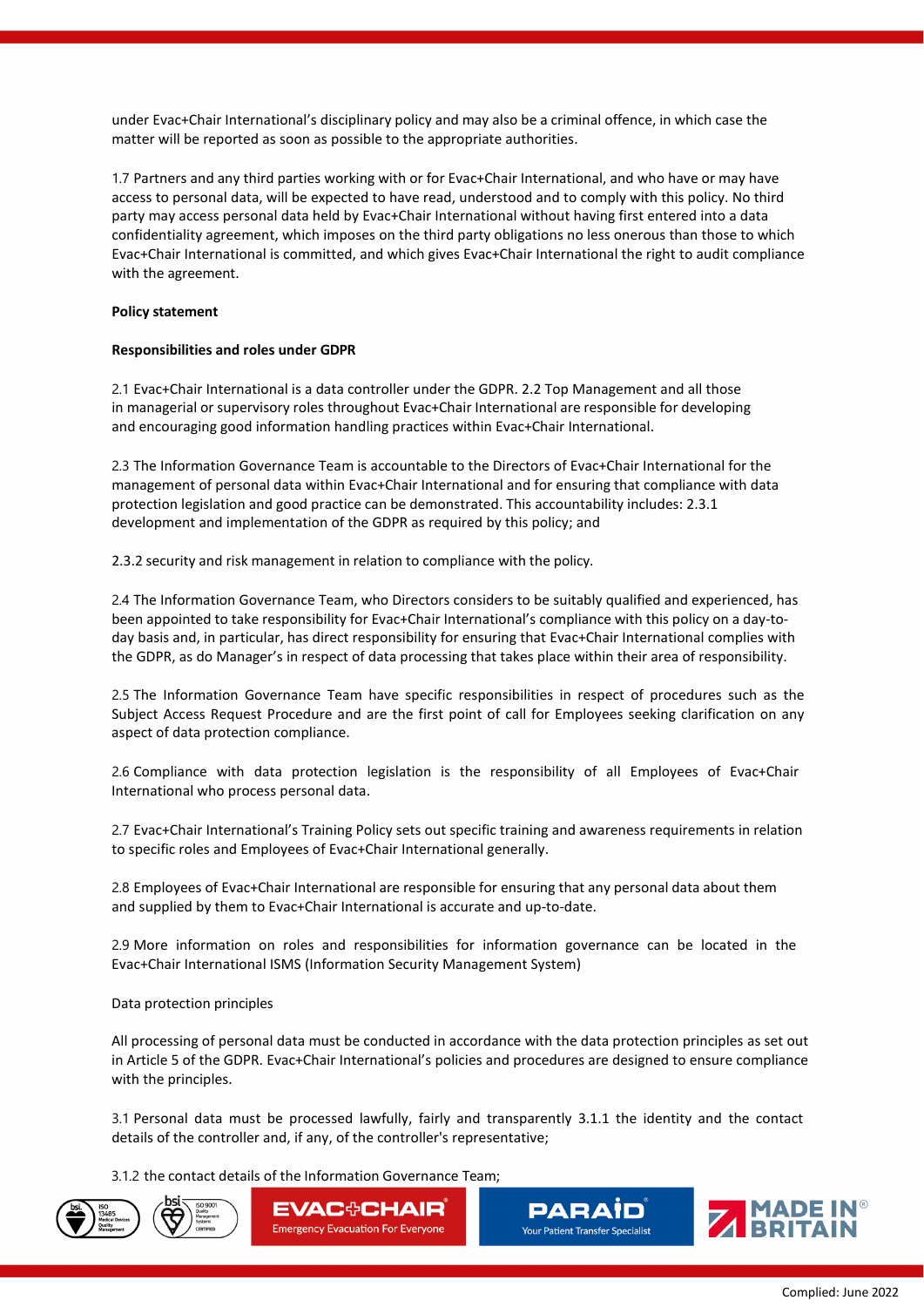3.1.3 the purposes of the processing for which the personal data are intended as well as the legal basis for the processing;

3.1.4 the period for which the personal data will be stored;

3.1.5 the existence of the rights to request access, rectification, erasure or to object to the processing, and the conditions (or lack of) relating to exercising these rights, such as whether the lawfulness of previous processing will be affected;

3.1.6 the categories of personal data concerned;

3.1.7 the recipients or categories of recipients of the personal data, where applicable;

3.1.8 where applicable, that the controller intends to transfer personal data to a recipient in a third country and the level of protection afforded to the data;

3.1.9 any further information necessary to guarantee fair processing.

Lawful – identify a lawful basis before you can process personal data. These are often referred to as the "conditions for processing", for example consent.

Fairly – in order for processing to be fair, the data controller has to make certain information available to the data subjects as practicable. This applies whether the personal data was obtained directly from the data subjects or from other sources.

Transparently – the GDPR includes rules on giving privacy information to data subjects in Articles 12, 13 and 14. These are detailed and specific, placing an emphasis on making privacy notices understandable and accessible.

Information must be communicated to the data subject in an intelligible form using clear and plain language. Evac+Chair International's Privacy Notice Procedure is set out in (Appendix A – ) and the Privacy Notice is recorded in the Evac+Chair International ISMS.

The specific information that will be provided to the data subject will, as a minimum, include:

3.2 Personal data can only be collected for specific, explicit and legitimate purposes

3.3 Personal data must be adequate, relevant and limited to what is necessary for processing 3.3.1 The Information Governance Team is responsible for ensuring that Evac+Chair International does not collect information that is not strictly necessary for the purpose for which it is obtained.

3.3.2 All data collection forms (electronic or paper-based), including data collection requirements in new information systems, will include a fair processing statement or link to privacy statement and approved by the Information Governance Team.

3.3.3 The Information Governance Team will ensure that, on an annual basis all data collection methods are reviewed by internal audit to ensure that collected data continues to be adequate, relevant and not excessive.

3.4 Personal data must be accurate and kept up to date with every effort to erase or rectify without delay

3.4.1 Data that is stored by the data controller will be reviewed and updated as necessary. No data should be kept unless it is reasonable to assume that it is accurate.

3.4.2 The Information Governance Team is responsible for ensuring that all staff are trained in the importance of collecting accurate data and maintaining it.









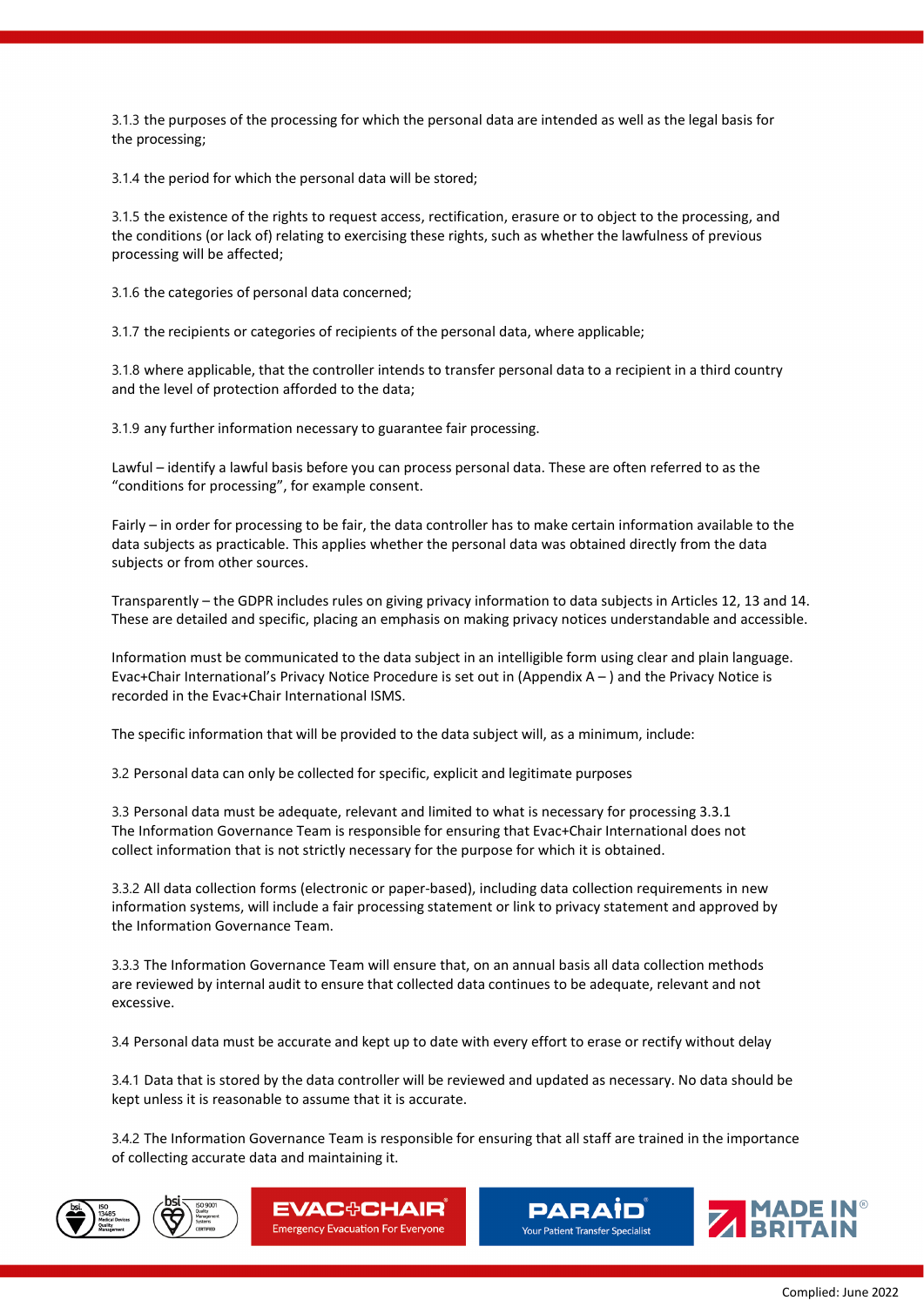3.4.3 It is also the responsibility of the data subject to ensure that data held by Evac+Chair International is accurate and up to date.

3.4.4 Employees, clients and consultants working with Evac+Chair International should be required to notify Evac+Chair International of any changes in circumstance to enable personal records to be updated accordingly. It is the responsibility of Evac+Chair International to ensure that any notification regarding change of circumstances is recorded and acted upon.

3.4.5 The Information Governance Team is responsible for ensuring that appropriate procedures and policies are in place to keep personal data accurate and up to date, taking into account the volume of data collected, the speed with which it might change and any other relevant factors.

3.4.6 On at least an annual basis, the Information Governance Team will review the retention dates of all the personal data processed by Evac+Chair International, by reference to the data inventory, and will identify any data that is no longer required in the context of the registered purpose.

3.4.7 The Information Governance Team is responsible for responding to requests for rectification from data subjects within one month according to the Subject Access Request Procedure. This can be extended to a further two months for complex requests. If Evac+Chair International decides not to comply with the request, a Director will respond to the data subject to explain its reasoning and inform them of their right to complain to the supervisory authority and seek judicial remedy.

3.4.8 A Director is responsible for making appropriate arrangements that, where third-party organisations may have been passed inaccurate or out-of-date personal data, to inform them that the information is inaccurate and/or out of date and is not to be used to inform decisions about the individuals concerned; and for passing any correction to the personal data to the third party where this is required.

Data obtained for specified purposes will not be used for a purpose that differs from those formally documented and communicated as part of Evac+Chair International's GDPR register of processing.

3.5 Personal data must be kept in a form such that the data subject can be identified only as long as is necessary for processing. 3.5.1 Where personal data is retained beyond the processing date, it will be aggregated or anonymized in order to protect the identity of the data subject in the event of a data breach.

3.5.2 Personal data will be retained in line with the limits defined in the data register, once its retention date is passed, it will be securely destroyed.

3.5.3 The Information Governance Team must specifically approve any data retention that exceeds the retention periods defined and must ensure that the justification is clearly identified and in line with the requirements of the data protection legislation.

3.6 Personal data must be processed in a manner that ensures the appropriate security

3.7 The controller must be able to demonstrate compliance with the GDPR's other principles (accountability)

The Information Governance Team carry out risk assessments taking into account all the circumstances of Evac +Chair International's controlling or processing operations.

In determining appropriateness, the Information Governance Team also consider the extent of possible damage or loss that might be caused to individuals (e.g. staff or customers) if a security breach occurs, the effect of any security breach on Evac+Chair International itself, and any likely reputational damage including the possible loss of customer trust.

The GDPR includes provisions that promote accountability and governance. These complement the GDPR's transparency requirements. The accountability principle in Article 5(2) requires you to demonstrate that you comply with the principles and states explicitly that this is your responsibility.







**PARAID Your Patient Transfer Specialist** 

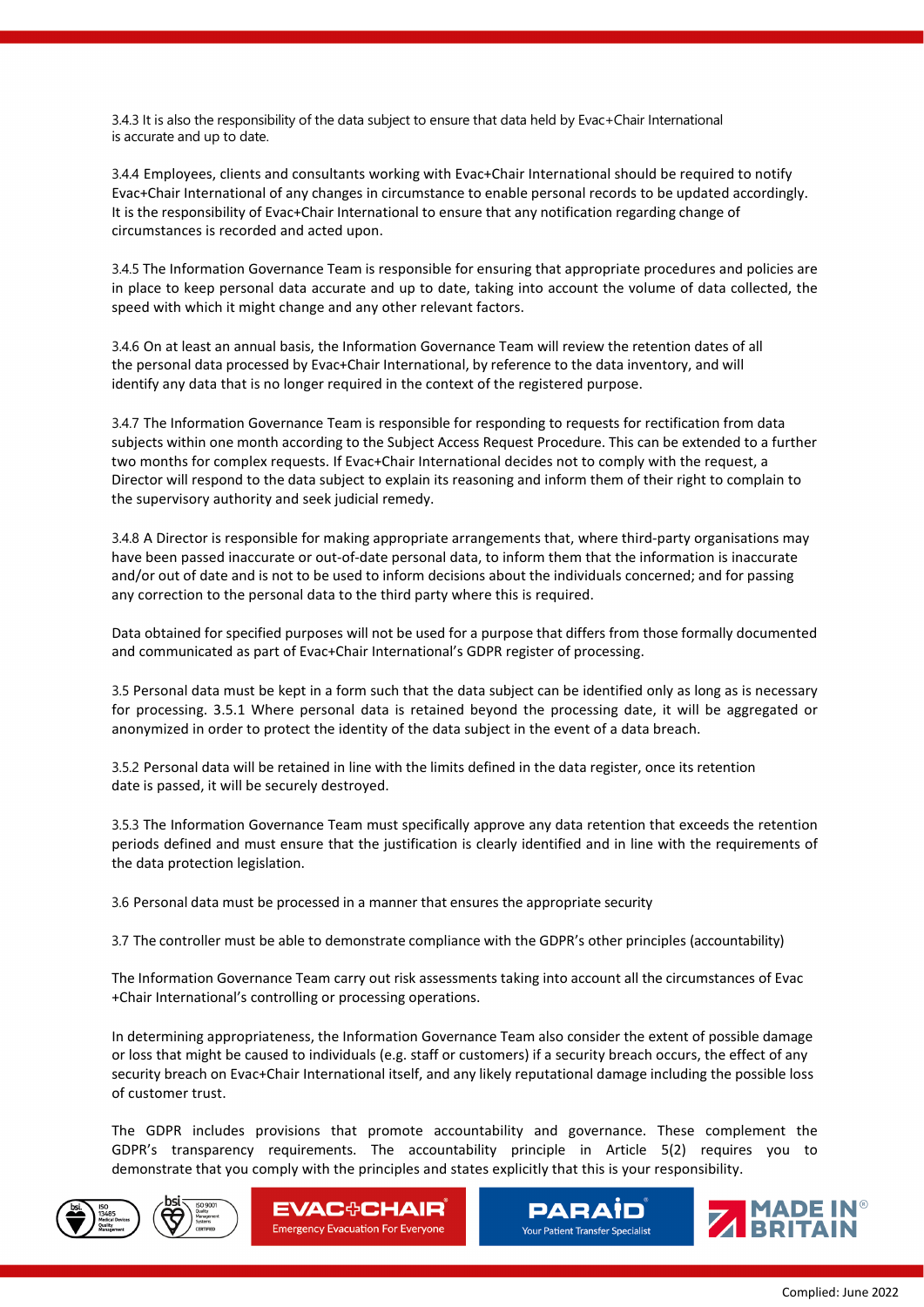Evac+Chair International demonstrate compliance with the data protection principles by implementing data protection policies, adhering to codes of conduct, implementing technical and organisational measures, as well as adopting techniques such as data protection by design, DPIAs, breach notification procedures and incident response plans.

Data subjects' rights

4.1 Data subjects have the following rights regarding data processing, and the data that is recorded about them:

4.1.1 To make subject access requests regarding the nature of information held and to whom it has been disclosed.

4.1.2 To prevent processing likely to cause damage or distress.

4.1.3 To prevent processing for purposes of direct marketing.

4.1.4 To be informed about the mechanics of automated decision-taking process that will significantly affect them.

4.1.5 To not have significant decisions that will affect them taken solely by automated process.

4.1.6 To sue for compensation if they suffer damage by any contravention of the GDPR.

4.1.7 To take action to rectify, block, erased, including the right to be forgotten, or destroy inaccurate data.

4.1.8 To request the supervisory authority to assess whether any provision of the GDPR has been contravened.

4.1.9 To have personal data provided to them in a structured, commonly used and machine-readable format, and the right to have that data transmitted to another controller.

4.1.10 To object to any automated profiling that is occurring without consent.

4.2 Evac+Chair International ensures that data subjects may exercise these rights: 4.2.1 Data subjects may make data access requests as described in Subject Access Request Procedure; this procedure also describes how Evac+Chair International will ensure that its response to the data access request complies with the requirements of the GDPR.

4.2.2 Data subjects have the right to complain to Evac+Chair International related to the processing of their personal data, the handling of a request from a data subject and appeals from a data subject on how complaints have been handled in line with the Complaints Procedure.

## Consent

5.1 Evac+Chair International understands 'consent' to mean that it has been explicitly and freely given, and a specific, informed and unambiguous indication of the data subject's wishes that, by statement or by a clear affirmative action, signifies agreement to the processing of personal data relating to him or her. The data subject can withdraw their consent at any time.

5.2 Evac+Chair International understands 'consent' to mean that the data subject has been fully informed of the intended processing and has signified their agreement, while in a fit state of mind to do so and without pressure being exerted upon them. Consent obtained under duress or on the basis of misleading information will not be a valid basis for processing.

5.3 There must be some active communication between the parties to demonstrate active consent. Consent cannot be inferred from non-response to a communication. The Controller must be able to demonstrate that consent was obtained for the processing operation.









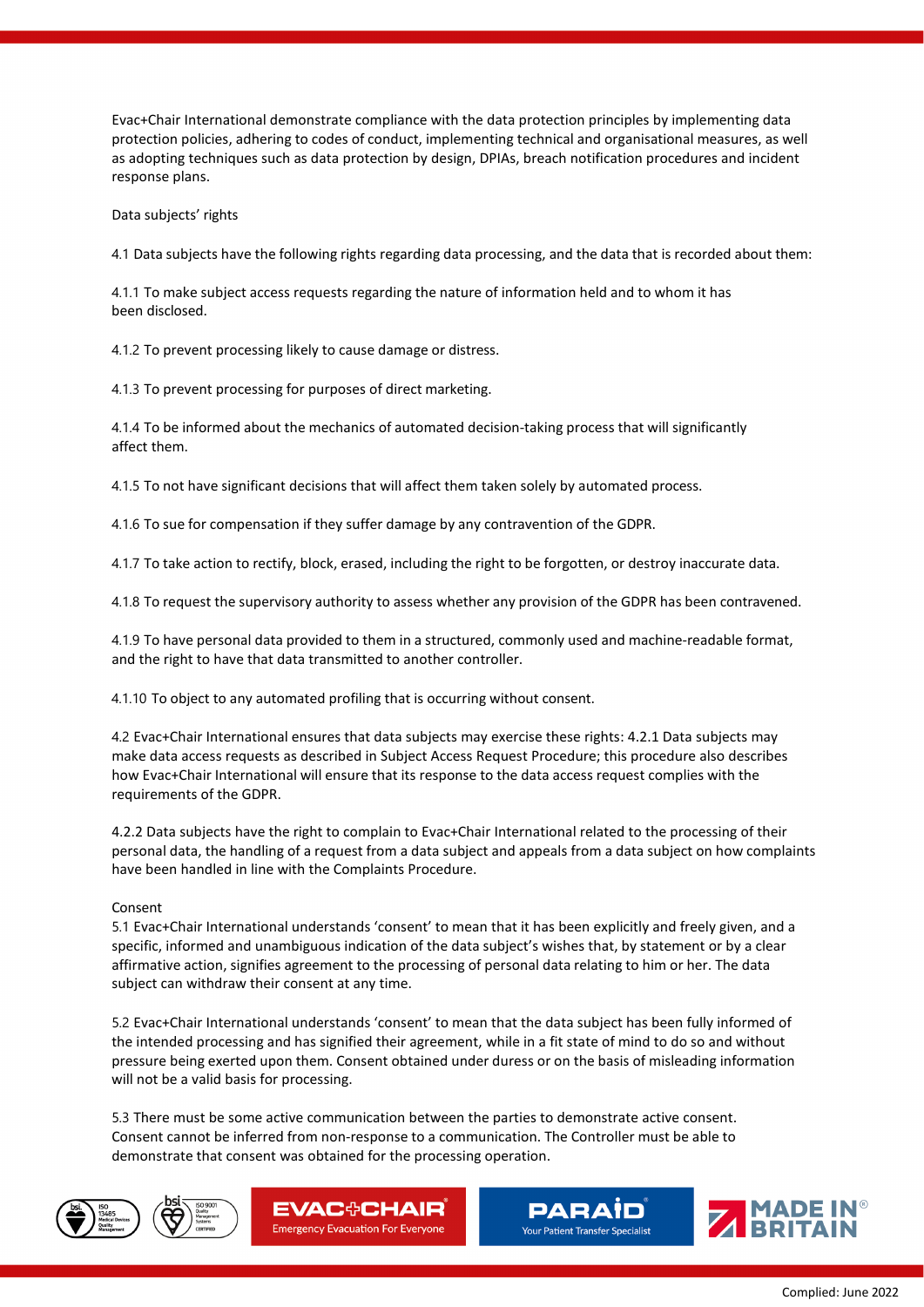5.4 For sensitive data, explicit written consent of data subjects will be obtained unless an alternative legitimate basis for processing exists.

5.5 In most instances, consent to process personal and sensitive data is obtained routinely by Evac+Chair International using standard consent documents e.g. when a new client signs a contract, or during induction for participants on programmes.

5.6 Where Evac+Chair International provides online services to children, parental or custodial authorisation will be obtained. This requirement applies to children under the age of 16.

# Security of data

6.1 All Employees are responsible for ensuring that any personal data that Evac+Chair International holds and for which they are responsible, is kept securely and is not under any conditions disclosed to any third party unless that third party has been specifically authorised by Evac+Chair International to receive that information and has entered into a confidentiality agreement. 6.2 All personal data should be accessible only to those who need to use it, and access may only be granted in line with the information security policy and information classification policy.

6.3 All Employees are required to enter into an Acceptable Use Agreement before they are given access to organisational information of any sort, which details rules on screen time-outs.

6.4 Manual records may not be left where they can be accessed by unauthorised personnel and may not be removed from business premises without explicit authorisation. As soon as manual records are no longer required, they will be destroyed or archived as per the documented procedures for that category of data.

6.5 Processing of personal data 'off-site' presents a potentially greater risk of loss, theft or damage to personal data. Staff must be specifically authorised to process data off-site.

### Disclosure of data

7.1 Evac+Chair International will ensure that personal data is not disclosed to unauthorised third parties which includes family members, friends, government bodies, and in certain circumstances, the Police. All Employees should exercise caution when asked to disclose personal data held on another individual to a third party. 7.2 All requests to provide data for one of these reasons will be supported by appropriate paperwork and all such disclosures must be specifically authorised by the Information Governance Team.

### Retention and disposal of data

8.1 Evac+Chair International shall not keep personal data in a form that permits identification of data subjects for longer a period than is necessary, in relation to the purpose(s) for which the data was originally collected.

8.2 Evac+Chair International may store data for longer periods if the personal data will be processed solely for archiving purposes in the public interest, scientific or historical research purposes or statistical purposes, subject to the implementation of appropriate technical and organisational measures to safeguard the rights and freedoms of the data subject.

8.3 The retention period for each category of personal data is set out in the data register along with the criteria used to determine this period including any statutory obligations Evac+Chair International has to retain the data.

8.4 Personal data will be disposed of securely in accordance with the sixth principle of the GDPR – processed in an appropriate manner to maintain security, thereby protecting the "rights and freedoms" of data subjects.









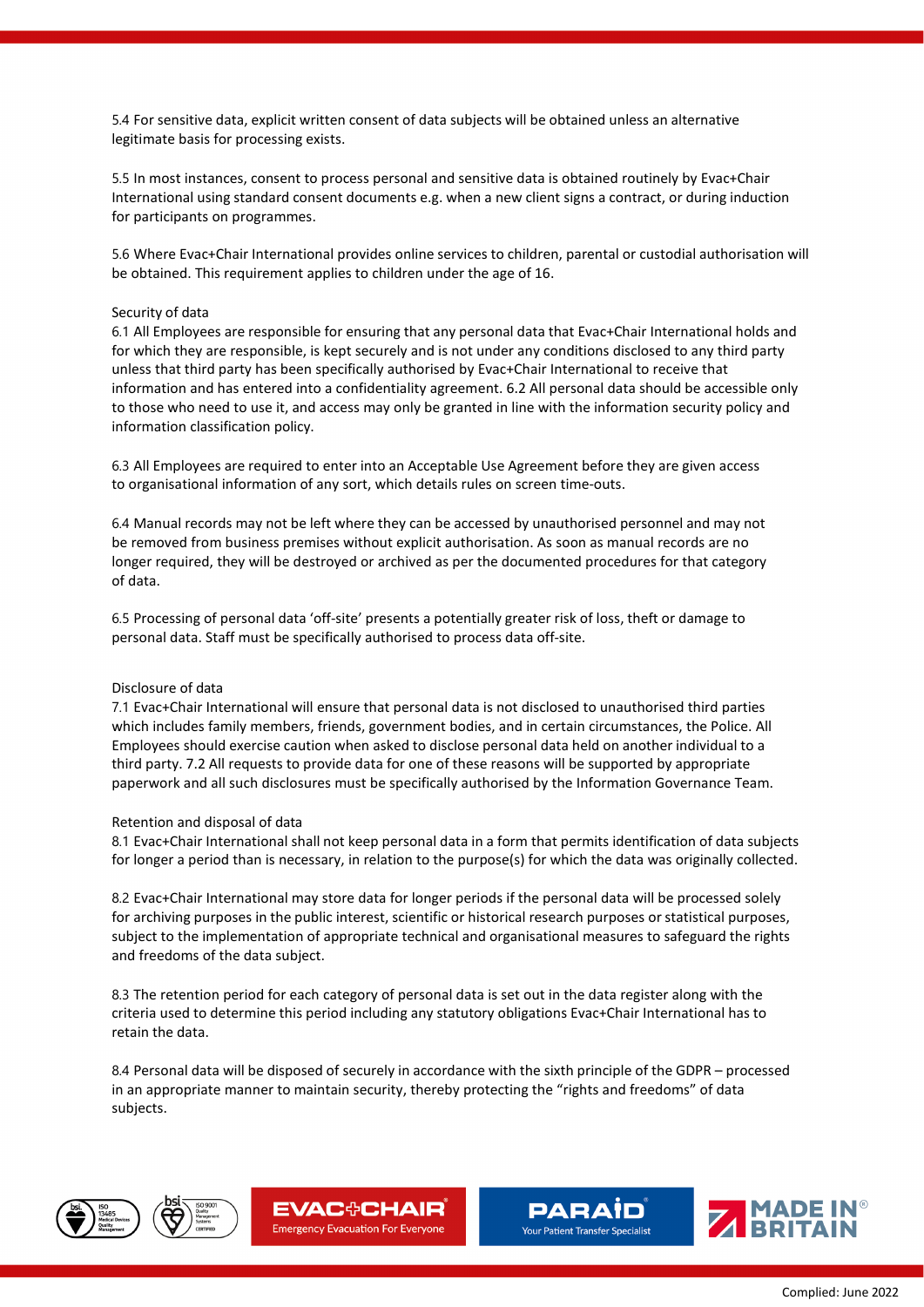# Data transfers

9.1 All exports of data from within the European Economic Area (EEA) to non-European Economic Area countries (referred to in the GDPR as 'third countries') are unlawful unless there is an appropriate "level of protection for the fundamental rights of the data subjects".

# 9.1.1 An adequacy decision

# 9.1.2 Privacy Shield

The transfer of personal data outside of the EEA is prohibited unless one or more of the specified safeguards, or exceptions, apply:

The European Commission can and does assess third countries, a territory and/or specific sectors within third countries to assess whether there is an appropriate level of protection for the rights and freedoms of natural persons. In these instances no authorisation is required.

Countries that are members of the European Economic Area (EEA) but not of the EU are accepted as having met the conditions for an adequacy decision.

If Evac+Chair International wishes to transfer personal data from the EU to an organisation in the United States it should check that the organisation is signed up with the Privacy Shield framework at the U.S. Department of Commerce.

# 9.1.3 Exceptions

obligation applying to companies under the Privacy Shield are contained in the "Privacy Principles". The US DOC is responsible for managing and administering the Privacy Shield and ensuring that companies live up to their commitments. In order to be able to certify, companies must have a privacy policy in line with the Privacy Principles e.g. use, store and further transfer the personal data according to a strong set of data protection rules and safeguards.

The protection given to the personal data applies regardless of whether the personal data is related to an EU resident or not. Organisations must renew their "membership" to the Privacy Shield on an annual basis. If they do not, they can no longer receive and use personal data from the EU under that framework.

In the absence of an adequacy decision, Privacy Shield membership, binding corporate rules and/or model contract clauses, a transfer of personal data to a third country or international organisation shall only take place on one of the following conditions:

• the data subject has explicitly consented to the proposed transfer, after having been informed of the possible risks of such transfers for the data subject due to the absence of an adequacy decision and appropriate safeguards;

• the transfer is necessary for the performance of a contract between the data subject and the controller or the implementation of pre-contractual measures taken at the data subject's request;

• the transfer is necessary for the conclusion or performance of a contract concluded in the interest of the data subject between the controller and another natural or legal person;

• the transfer is necessary for important reasons of public interest;

• the transfer is necessary for the establishment, exercise or defence of legal claims; and/or

• the transfer is necessary in order to protect the vital interests of the data subject or of other persons, where the data subject is physically or legally incapable of giving consent.

Information asset register/data inventory

10.1 Evac+Chair International has established a data inventory and data flow process as part of its approach to address risks and opportunities throughout its GDPR compliance project. Evac+Chair International's data inventory and data flow determines:





**EVAC+CHAIR Emergency Evacuation For Everyone** 



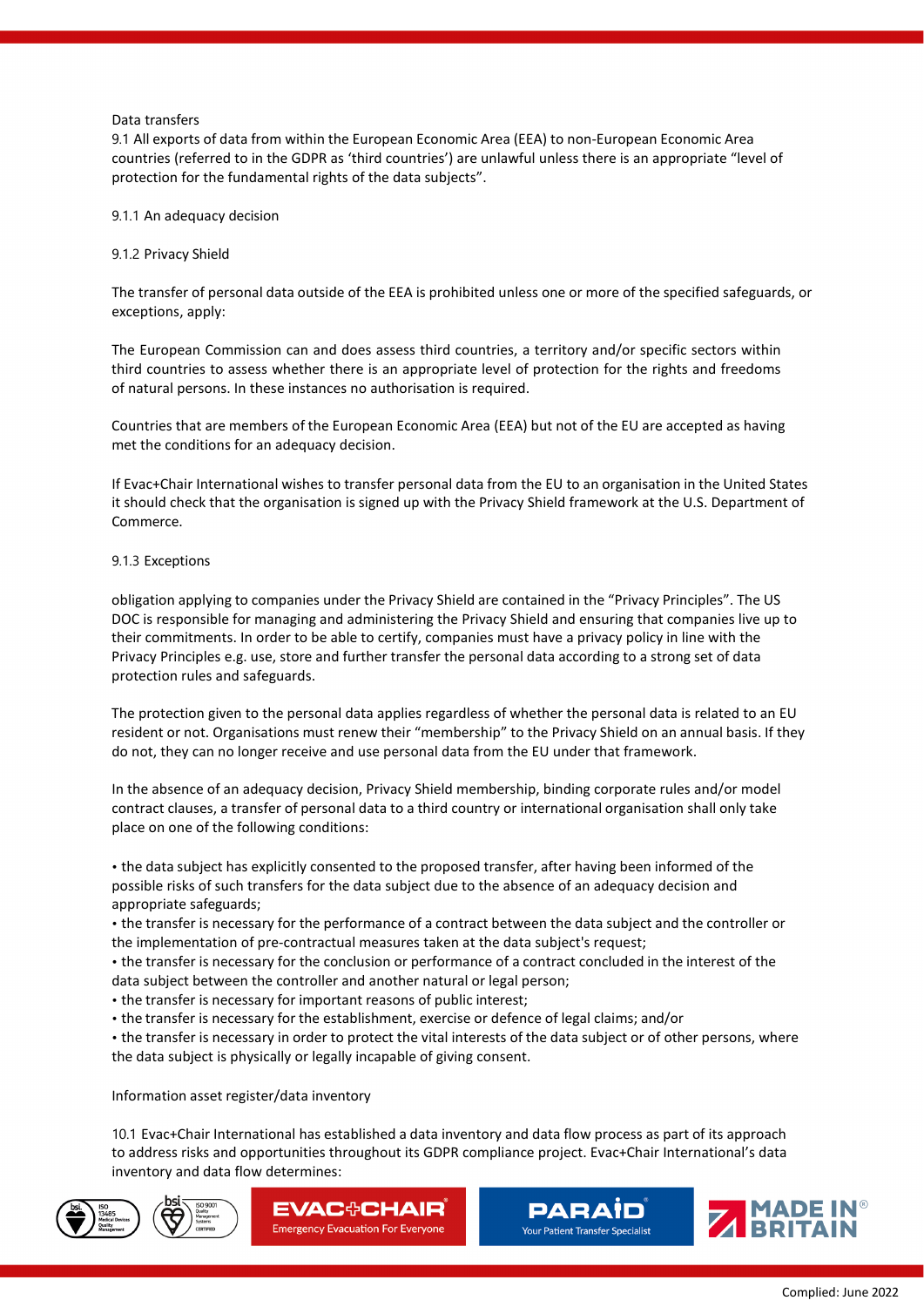- business processes that use personal data;
- source of personal data;
- volume of data subjects;
- categories of personal data;
- documents the purpose(s) for which each category of personal data is used;
- recipients, and potential recipients, of the personal data;
- key systems and repositories;
- any data transfers; and
- all retention and disposal requirements.

10.2 Evac+Chair International is aware of any risks associated with the processing of particular types of personal data.

10.2.1 Evac+Chair International assesses the level of risk to individuals associated with the processing of their personal data. Data protection impact assessments are carried out in relation to the processing of personal data by Evac+Chair International, and in relation to processing undertaken by other organisations on behalf of Evac+Chair International.

10.2.2 Evac+Chair International shall manage any risks identified by the risk assessment in order to reduce the likelihood of a non-conformance with this policy.

10.2.3 Where a type of processing, in particular using new technologies and taking into account the nature, scope, context and purposes of the processing is likely to result in a high risk to the rights and freedoms of natural persons, Evac+Chair International shall, prior to the processing, carry out a DPIA of the impact of the envisaged processing operations on the protection of personal data. A single DPIA may address a set of similar processing operations that present similar high risks.

10.2.4 Where, as a result of a DPIA it is clear that Evac+Chair International is about to commence processing of personal data that could cause damage and/or distress to the data subjects, the decision as to whether or not Evac+Chair International may proceed will be escalated for review to the Information Governance Team.

10.2.5 The Information Governance Team shall, if there are significant concerns, either as to the potential damage or distress, or the quantity of data concerned, escalate the matter to the supervisory authority.

10.2.6 Appropriate controls will be selected and applied to reduce the level of risk associated with processing individual data to an acceptable level, by reference to the requirements of the GDPR.

# Appendix A – Article 12

a. Evac+Chair International identifies the legal basis for processing personal data before any processing operations take place by clearly establishing, defining and documenting: i. the specific purpose of processing the personal data and the legal basis to process the data under: 1. consent obtained from the data subject; 1. explicit consent obtained from the data subject;

2. necessary for employment rights or obligations;

3. protect the vital interests of the data subject, including the protection of rights and freedoms;

- 4. necessary for the legitimate activities with appropriate safeguards;
- 5. personal data made public by the data subject;
- 6. legal claims;
- 7. substantial public interest;

8. preventive or occupational medicine, for the assessment of the working capacity of the employee, medical diagnosis, provision of health or social care treatment, or management of health and social care systems and services, under the basis that appropriate contracts with health professionals and safeguards are in place;

9. public health, ensuring appropriate safeguards are in place for the protection of rights and freedoms of the data subject, or professional secrecy;